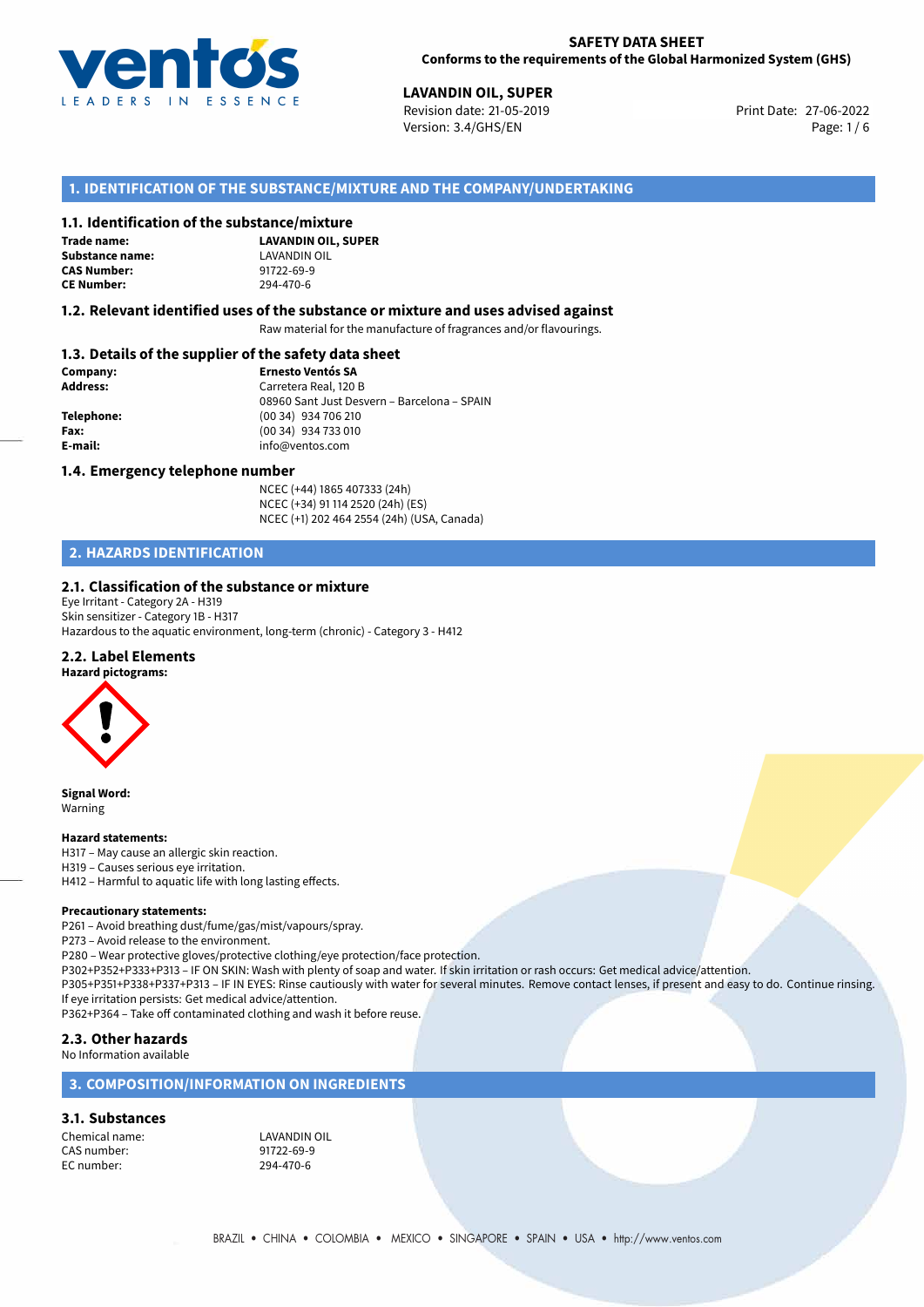

## **SAFETY DATA SHEET Conforms to the requirements of the Global Harmonized System (GHS)**

27-06-2022 **LAVANDIN OIL, SUPER** Revision date: 21-05-2019 Print Date: Version: 3.4/GHS/EN Page: 2 / 6

## **Hazardous constituents:**

| <b>Chemical Name</b> | % (w/w)        | <b>CAS No</b><br><b>EC No</b> | <b>Classification according to GHS</b>                                                                                                                                                                                                                                                                                       |
|----------------------|----------------|-------------------------------|------------------------------------------------------------------------------------------------------------------------------------------------------------------------------------------------------------------------------------------------------------------------------------------------------------------------------|
| <b>LINALOOL</b>      | $>25$ ; $<$ 50 | 78-70-6<br>201-134-4          | Flammable Liquids - Category 4 - H227<br>Acute Toxicity - Category 5 (oral) - H303<br>Skin Irritant - Category 2 - H315<br>Eye Irritant - Category 2A - H319<br>Skin sensitizer - Category 1B - H317<br>Hazardous to the aquatic environment, short-term (acute) - Category 3 - H402                                         |
| LINALYL ACETATE      | $>25$ ; <50    | 115-95-7<br>204-116-4         | Flammable Liquids - Category 4 - H227<br>Skin Irritant - Category 2 - H315<br>Eye Irritant - Category 2B - H320<br>Skin sensitizer - Category 1 - H317<br>Hazardous to the aquatic environment, short-term (acute) - Category 3 - H402                                                                                       |
| <b>EUCALYPTOL</b>    | $\geq$ 1; <10  | 470-82-6<br>207-431-5         | Flammable Liquids - Category 3 - H226<br>Acute Toxicity - Category 5 (oral) - H303<br>Skin Irritant - Category 3 - H316<br>Skin sensitizer - Category 1B - H317                                                                                                                                                              |
| <b>CAMPHOR</b>       | $>1$ ; $<$ 10  | 464-49-3<br>207-355-2         | Flammable Solids - Category 2 - H228<br>Acute Toxicity - Category 4 (oral) - H302<br>Acute Toxicity - Category 4 (inhalation) - H332<br>Specific target organ toxicity following single exposure - Category 2 - H371<br>Hazardous to the aquatic environment, short-term (acute) - Category 3 - H402                         |
| <b>BORNEOL</b>       | $\geq$ 1; <10  | 507-70-0<br>208-080-0         | Flammable Solids - Category 2 - H228<br>Hazardous to the aquatic environment, short-term (acute) - Category 3 - H402                                                                                                                                                                                                         |
| BETA-CARYOPHYLLENE   | $>1$ ; $<$ 10  | $87 - 44 - 5$<br>201-746-1    | Skin sensitizer - Category 1B - H317<br>Aspiration hazard - Category 1 - H304<br>Hazardous to the aquatic environment, long-term (chronic) - Category 4 - H413                                                                                                                                                               |
| <b>TERPINEOL</b>     | $>1$ ; $<$ 10  | 98-55-5<br>202-680-6          | Flammable Liquids - Category 4 - H227<br>Acute Toxicity - Category 5 (oral) - H303<br>Skin Irritant - Category 2 - H315<br>Eye Irritant - Category 2A - H319<br>Hazardous to the aquatic environment, short-term (acute) - Category 2 - H401                                                                                 |
| <b>LIMONENE</b>      | $>0.1$ ; <1    | 138-86-3<br>205-341-0         | Flammable Liquids - Category 3 - H226<br>Skin Irritant - Category 2 - H315<br>Skin sensitizer - Category 1B - H317<br>Aspiration hazard - Category 1 - H304<br>Hazardous to the aquatic environment, short-term (acute) - Category 1 - H400<br>Hazardous to the aquatic environment, long-term (chronic) - Category 1 - H410 |
| <b>GERANIOL</b>      | $>0.1$ ; $<$ 1 | $106 - 24 - 1$<br>203-377-1   | Acute Toxicity - Category 5 (oral) - H303<br>Skin Irritant - Category 2 - H315<br>Serious eye damage - Category 1 - H318<br>Skin sensitizer - Category 1B - H317<br>Hazardous to the aquatic environment, short-term (acute) - Category 3 - H402                                                                             |
| 1-OCTEN-3-YL ACETATE | $>0.1$ ; <1    | 2442-10-6<br>219-474-7        | Flammable Liquids - Category 4 - H227<br>Acute Toxicity - Category 4 (oral) - H302<br>Skin sensitizer - Category 1B - H317                                                                                                                                                                                                   |
| <b>COUMARIN</b>      | $\geq$ 0.1; <1 | $91 - 64 - 5$<br>202-086-7    | Acute Toxicity - Category 4 (oral) - H302<br>Skin sensitizer - Category 1B - H317<br>Hazardous to the aquatic environment, short-term (acute) - Category 3 - H402                                                                                                                                                            |

[See the full text of the hazard statements in section 16.](#page-4-0)

# **3.2. Mixtures**

Not applicable.

# **4. FIRST-AID MEASURES**

## **4.1. Description of necessary first aid measures**

| Ingestion:   | Rinse mouth with water.                      |                                                                                                                       |  |
|--------------|----------------------------------------------|-----------------------------------------------------------------------------------------------------------------------|--|
|              | Obtain medical advice.                       |                                                                                                                       |  |
|              | Keep at rest. Do not induce vomiting.        |                                                                                                                       |  |
| Eye contact: |                                              | In case of contact with eyes, rinse immediately with plenty of water for at least 15 minutes and seek medical advice. |  |
| Inhalation:  | Remove person to fresh air and keep at rest. |                                                                                                                       |  |
|              | Seek immediate medical advice.               |                                                                                                                       |  |
|              |                                              |                                                                                                                       |  |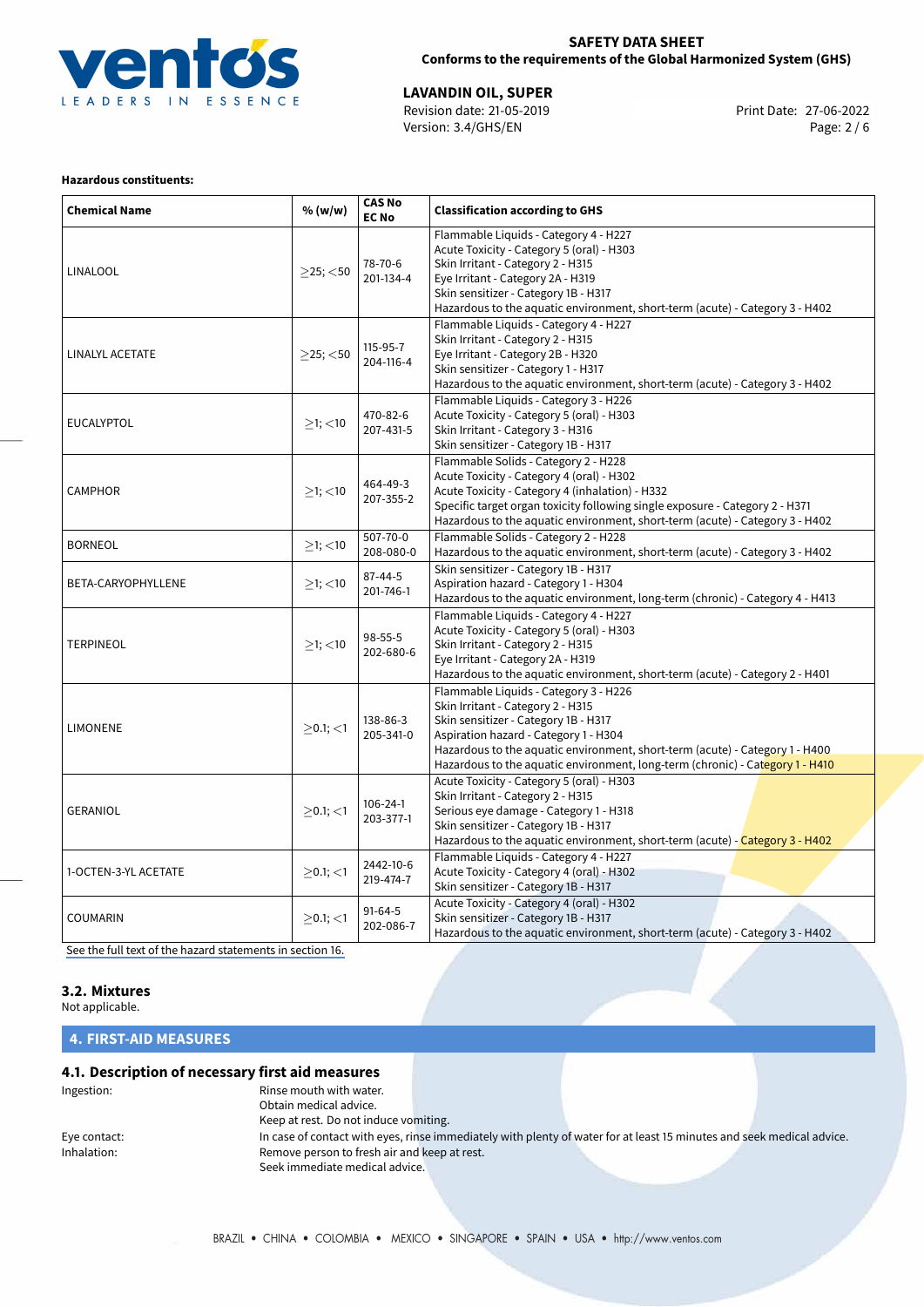

27-06-2022 **LAVANDIN OIL, SUPER** Revision date: 21-05-2019 Print Date: Version: 3.4/GHS/EN Page: 3 / 6

Skin contact: Take off immediately all contaminated clothing. Thoroughly wash affected skin with soap and water. Seek medical attention if symptoms persist.

# **4.2. Most important symptoms and effects, both acute and delayed**

No information available.

# **4.3. Indication of any immediate medical attention and special treatment needed**

No information available.

# **5. FIRE-FIGHTING MEASURES**

## **5.1. Extinguishing Media**

Water spray, carbon dioxide, dry chemical powder or appropriate foam. For safety reasons do not use full water jet.

## **5.2. Special hazards arising from the substance or mixture**

Known or Anticipated Hazardous Products of Combustion: Emits toxic fumes under fire conditions.

## **5.3. Advice for firefighters**

High temperatures can lead to high pressures inside closed containers. Avoid inhalation of vapors that are created. Use appropriate respiratory protection. Do not allow spillage of fire to be poured into drains or watercourses. Wear self-contained breathing apparatus and protective clothing.

# **6. ACCIDENTAL RELEASE MEASURES**

#### **6.1. Personal precautions, protective equipment and emergency procedures**

Evacuate surronding areas. Ensure adequate ventilation. Keep unnecessary and unprotected personnel from entering. Do not breathe vapor/spray. Avoid contact with skin and eyes. Information regarding personal protective measures: see section 8.

#### **6.2. Environmental precautions**

To avoid possible contamination of the environment, do not discharge into any drains, surface waters or groundwaters.

## **6.3. Methods and materials for containment and cleaning up**

Cover with an inert, inorganic, non-combustible absorbent material (e.g. dry-lime, sand, soda ash). Place in covered containers using non-sparking tools and transport outdoors. Avoid open flames or sources of ignition (e.g. pilot lights on gas hot water heater). Ventilate area and wash spill site after material pickup is complete.

## **6.4. Reference to other sections**

Information regarding exposure controls, personal protection and disposal considerations can be found in sections 8 and 13.

## **7. HANDLING AND STORAGE**

## **7.1. Precautions for safe handling**

Do not store or handle this material near food or drinking water. Do not smoke. Avoid contact with the eyes, skin and clothing. Wear protective clothing and use glasses. Observe the rules of safety and hygiene at work. Keep in the original container or an alternative made from a compatible material.

## **7.2. Conditions for safe storage, including any incompatibilities**

Store in tightly closed and preferably full containers in a cool, dry and ventilated area, protected from light. Keep away from sources of ignition (e.g. hot surfaces, sparks, flame and static discharges). Keep away from incompatible materials (see section 10).

## **7.3. Specific end use(s)**

No information available.

## **8. EXPOSURE CONTROLS AND PERSONAL PROTECTION**

# **8.1. Control parameters**

Components with occupational exposure limits: None known.

## **8.2. Exposure controls**

Measures should be taken to prevent materials from being splashed into the body. Provide adequate ventilation, according to the conditions of use. Use a mechanical exhaust if required.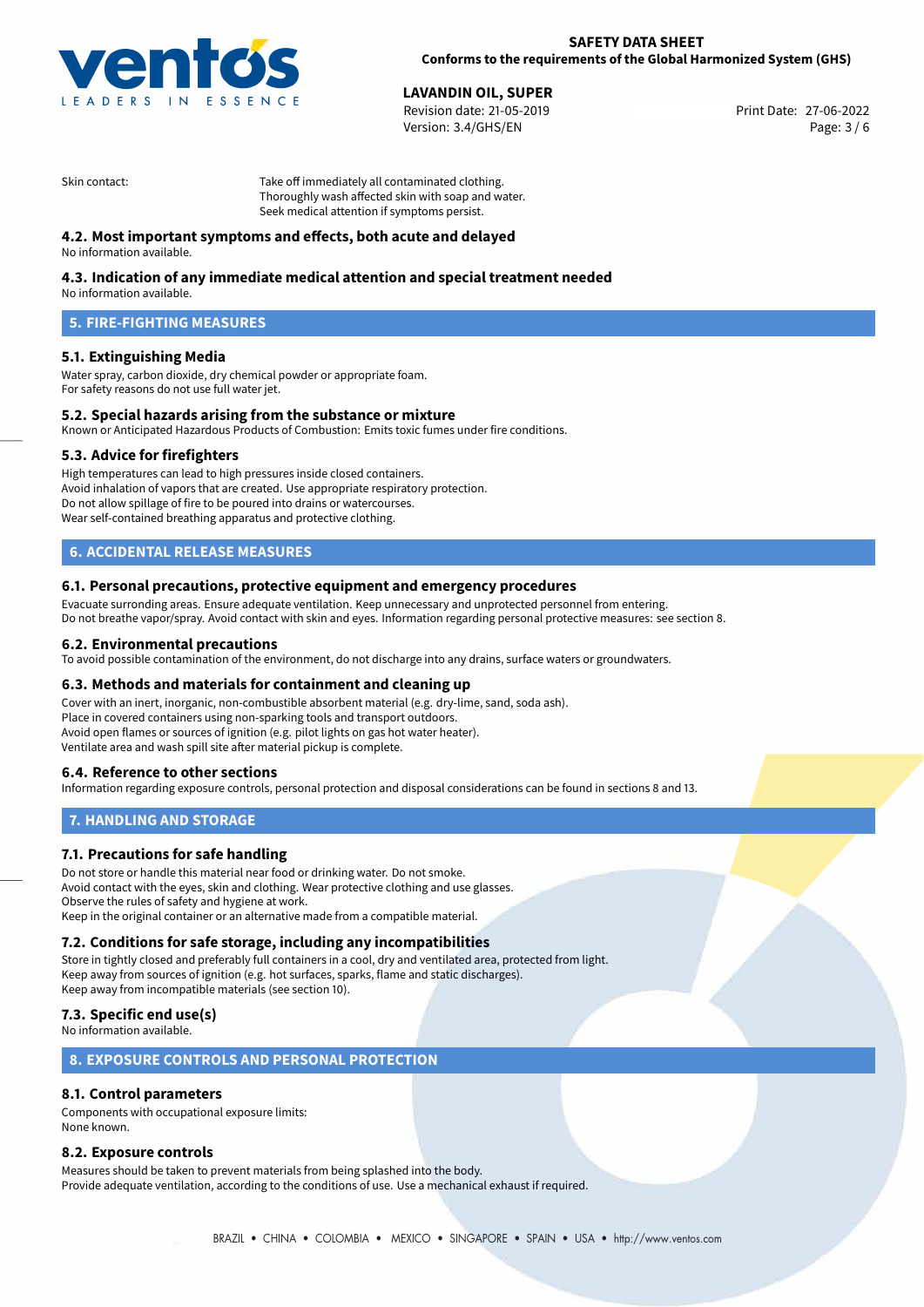

27-06-2022 **LAVANDIN OIL, SUPER** Revision date: 21-05-2019 Print Date: Version: 3.4/GHS/EN Page: 4 / 6

## **8.3. Individual protection measures, such as personal protective equipment**

Eye/Face protection: Chemical safety goggles are recommended. Wash contaminated goggles before reuse. Chemical-resistant gloves are recommended. Wash contaminated gloves before reuse. Body protection: Personal protective equipment for the body should be selected based on the task being performed and the risks involved. Respiratory Protection: In case of insufficient ventilation, use suitable respiratory equipment. Environmental exposure controls: Emissions from ventilation or process equipment should be checked to ensure they comply with environmental protection legislation. In some cases, filters or engineering modifications to the process equipment will be necessary to reduce emissions to acceptable levels.

# **9. PHYSICAL AND CHEMICAL PROPERTIES**

#### **9.1. Information on basic physical and chemical properties**

| Appearance:                            | Liquid                    |
|----------------------------------------|---------------------------|
| Colour:                                | Conforms to standard      |
| Odour:                                 | Conforms to standard      |
| Odour theshold:                        | Not determined            |
| pH:                                    | Not determined            |
| Melting point/freezing point:          | Not determined            |
| Boling point/boiling range:            | Not determined            |
| Flash point:                           | $65^{\circ}$ C            |
| Evaporation rate:                      | Not determined            |
| Flammability:                          | Not determined            |
| Lower flammability/Explosive limit:    | Not determined            |
| Upper flammability/Explosive limit:    | Not determined            |
| Vapour pressure:                       | Not determined            |
| Vapour Density:                        | Not determined            |
| Density:                               | $0,882-0,896$ g/mL (20°C) |
| Relative density:                      | $0,882 - 0,896$ (20°C)    |
| Water solubility:                      | 1:3 IN ETHANOL 70°        |
| Solubility in other solvents:          | SOLUBLE IN ETHANOL        |
| Partition coefficient n-octanol/water: | Not determined            |
| Auto-ignition temperature:             | Not determined            |
| Decomposition temperature:             | Not determined            |
| Viscosity, dynamic:                    | Not determined            |
| Viscosity, kinematic:                  | Not determined            |
| Explosive properties:                  | Not determined            |
| Oxidising properties:                  | Not determined            |
|                                        |                           |

## **10. STABILITY AND REACTIVITY**

#### **10.1. Reactivity**

No hazardous reactions if stored and handled as prescribed/indicated.

## **10.2. Chemical stability**

The product is stable if stored and handled as prescribed/indicated.

#### **10.3. Possibility of hazardous reactions**

No hazardous reactions if stored and handled as prescribed/indicated.

#### **10.4. Conditions to Avoid**

Conditions to Avoid: Excessive heat, flame or other ignition sources.

#### **10.5. Incompatible materials**

Avoid contact with strong acids and bases and oxidizing agents.

#### **10.6. Hazardous decomposition products**

During combustion may form carbon monoxide and unidentified organic compounds.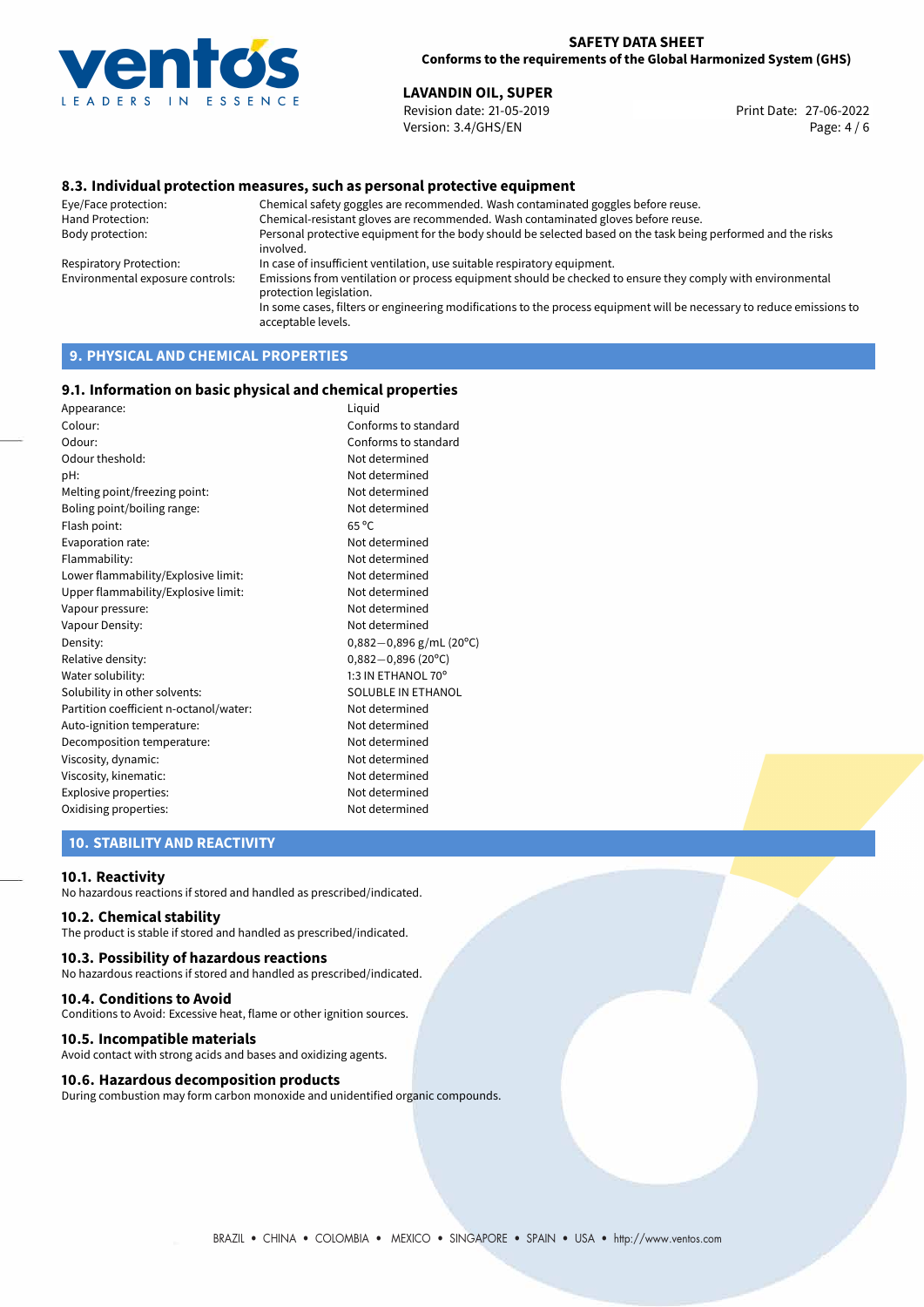

27-06-2022 **LAVANDIN OIL, SUPER** Revision date: 21-05-2019 Print Date: Version: 3.4/GHS/EN Page: 5 / 6

# **11. TOXICOLOGICAL INFORMATION**

| Acute toxicity                    | Based on the data available, the criteria for classification are not met. |
|-----------------------------------|---------------------------------------------------------------------------|
| Skin corrosion/irritation         | Based on the data available, the criteria for classification are not met. |
| Serious eye damage/irritation     | Causes serious eye irritation.                                            |
| Respiratory or skin sensitisation | May cause an allergic skin reaction.                                      |
| Germ cell mutagenicity            | Based on the data available, the criteria for classification are not met. |
| <b>Carcinogenicity</b>            | Based on the data available, the criteria for classification are not met. |
| Reproductive toxicity             | Based on the data available, the criteria for classification are not met. |
| <b>STOT-single exposure</b>       | Based on the data available, the criteria for classification are not met. |
| <b>STOT-repeated exposure</b>     | Based on the data available, the criteria for classification are not met. |
| <b>Aspiration hazard</b>          | Based on the data available, the criteria for classification are not met. |

# **12. ECOLOGICAL INFORMATION**

## **12.1. Toxicity**

**Assessment:** Harmful to aquatic life with long lasting effects. **Experimental/calculated data:** No information available.

## **12.2. Degradability**

Biodegradation : > 90%. (OECD 301 B).

#### **12.3. Bioaccumulative potential** No information available.

# **12.4. Soil mobility**

No information available.

#### **12.5. Other adverse effects**

See also sections 6, 7, 13 and 15 Do not allow to get into waste water or waterways.

## **13. DISPOSAL CONSIDERATIONS**

## **13.1. Waste treatment methods**

Dispose of in accordance with national and local environmental regulations.

# **14. TRANSPORT INFORMATION**

|                                  | <b>ADR/RID/ADN</b>                | <b>IMDG</b>                       | <b>IATA-ICAO</b>                  |
|----------------------------------|-----------------------------------|-----------------------------------|-----------------------------------|
| 14.1. UN Number                  | Not classified as hazardous goods | Not classified as hazardous goods | Not classified as hazardous goods |
| 14.2. UN Proper Shipping Name    | Not applicable                    | Not applicable                    | Not applicable                    |
| 14.3. Transport Hazard Class(es) | Not applicable                    | Not applicable                    | Not applicable                    |
| 14.4. Packing Group              | Not applicable                    | Not applicable                    | Not applicable                    |
| 14.5. Environmental hazards      | No                                | <b>No</b>                         | No.                               |
| Additional information           |                                   |                                   |                                   |

# **14.6 Special precautions for user**

None known

## **14.7. Transport in bulk according to Annex II of MARPOL 73/78 and the IBC Code**

No information available

## **15. REGULATORY INFORMATION**

#### **15.1. Safety, health and environmental regulations/legislation specific for the substance or mixture** No information available

# <span id="page-4-0"></span>**16. OTHER INFORMATION**

**Full text of the R-phrases, hazard statements and precautionary statements mentioned in section 3:** H226 – Flammable liquid and vapour.